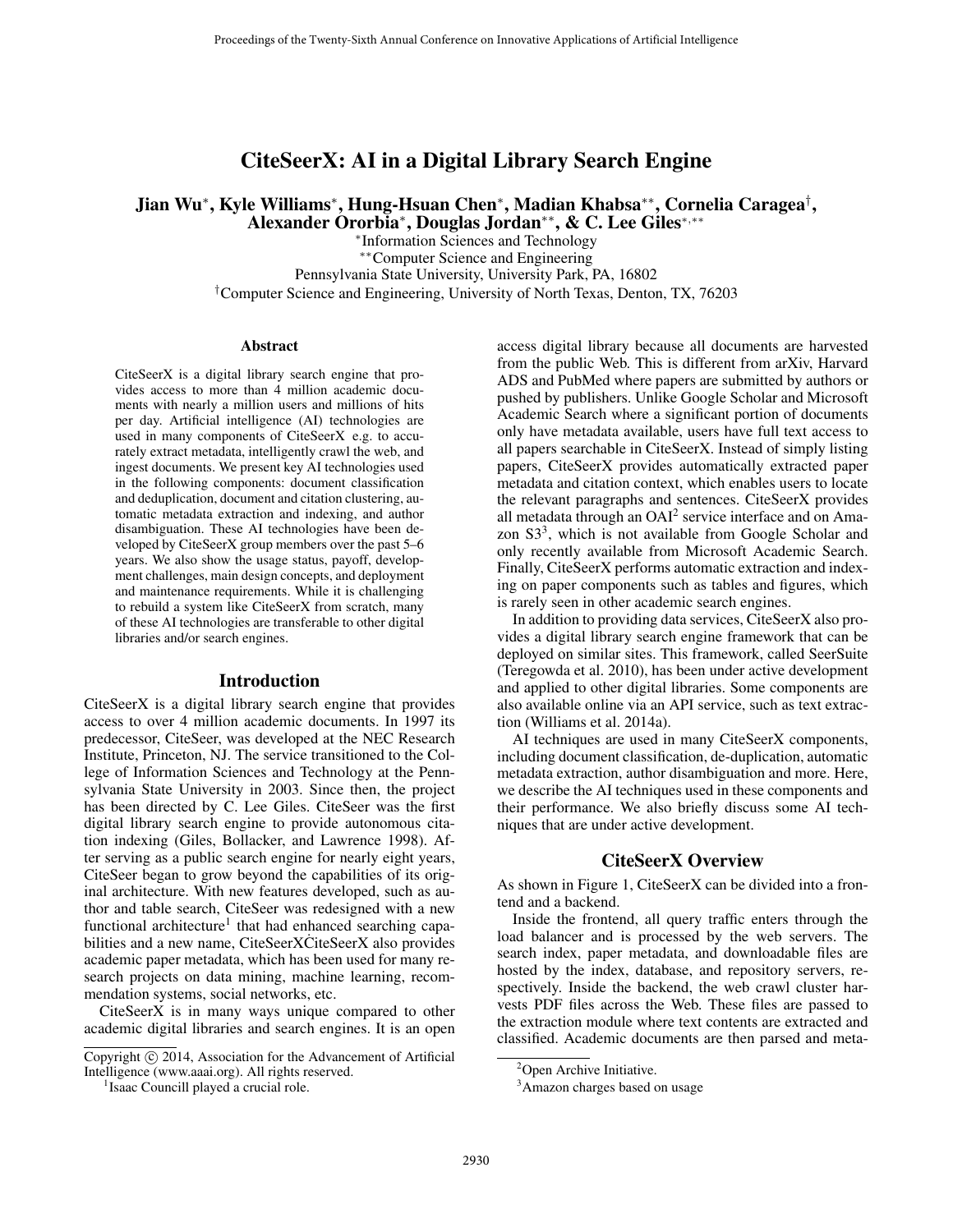

Figure 1: CiteSeerX architecture.

data are extracted, such as titles, and authors. The ingestion module writes all metadata into the database. The PDF files are renamed under a document ID (csxDOI) and saved to the production repository with XML metadata files. Finally, the index data are updated. This architecture was recently migrated from a physical cluster to a private cloud using virtualization techniques (Wu et al. 2014).

CiteSeerX extensively leverages open source software (OSS) which significantly reduces development effort. Red Hat Enterprise Linux (RHEL) 5 and 6 are the operation systems for all servers. *heartbeat-directord* provides virtual IP and load balancing services. Tomcat 7 is used for web service deployment and on indexing servers as a servlet container. MySQL is used as the database management system to store metadata. Apache Solr is used for the index and the Spring framework is extensively used by the CiteSeerX core codebase.

# Highlights of AI Technologies

#### Document Classification

Textual contents extracted from crawled documents are checked by a binary filter which identifies whether they are academic or not. The current filter uses a rule-based model, which looks for keywords such as "references", "bibliography" and their variants. While this appears simple, it yields surprisingly well with 80–90% precision and 70–80% recall on a manually labeled document set. The relatively low recall is caused by academic documents not containing any of the keywords/key-phrases, e.g., invited talks, slides, posters etc. In some papers, such sections are called "literature cited" or "notes". The 10–20% of false positives are due to non-academic documents such as government reports, resumes, newsletters and simply some PDF files containing these keywords/key-phrases in their text body.

We are developing a sophisticated approach to increase the classification recall and precision (Caragea et al. 2014b). The approach utilizes structural features in documents to train a model which is then used to classify documents. We considered four types of structural features. *File specific features* include file size and page count. *Text specific features* include document length in terms of characters, words, lines, the average number of words/lines per page, the reference ratio (the number of references and reference mentions divided by the total number of tokens in a document), the space ratio (the percentage of space characters),

the symbol ratio (the percentage of words that start with nonalphanumeric characters), the length ratio (the length of the shortest line divided by the longest line), the number of lines that start with uppercase letters and with non-alphanumeric characters. *Section specific features*include whether the document has section headings such as "abstract", "introduction" or "motivation", "conclusions", "acknowledgements", "references" or "bibliography" and "chapter". *Containment features* are self references such as "this paper", "this book", "this report", "this thesis", "this manual", etc.

An evaluation of the classifier was performed using two independently selected samples from the web crawl repository and from the CiteSeerX production repository. The first sample has more diverse document types than the second. The gold standard was generated by manually labeling documents in each of the two samples, The performance was evaluated with multiple classifiers. The results on the first sample indicate that the Support Vector Machine (Cortes and Vapnik 1995) achieves the highest precision (88.9%), F-measure (85.4%) and accuracy (88.11%), followed by the Logistic Regression classifier (Bishop 2006), which achieves a slightly lower precision (88.0%), F-measure  $(81.3%)$  and accuracy  $(87.39%)$ . The Naïve Bayes (NB) classifier achieves the highest recall (88.6%) at the sacrifice of a low precision (70.3%). The second sample yields similar results. In either sample, the classifiers based on the structural features significantly outperform the baseline in terms of precision, recall and accuracy<sup>4</sup>. Using Information Gain (Mitchell 1997), we rank the most informative features. The top three for the first sample are reference ratio, appearance of "reference" or "bibliography", and document length; the top three for the second sample are page count, number of words, and number of characters. We are working towards extending this binary classifier such that it is able to classify academic documents in multiple categories such as papers, reports, books, slides, and posters. Documents in these categories can be aligned on topics and integrated on the same page, which helps users retrieve information more efficiently.

#### Document De-duplication and Citation Graph

In submission-based digital libraries, such as arXiv and DBLP, duplication is rare. For a crawl-based digital library, such as CiteSeerX, document duplication is inevitable and can be handled intelligently. Two types of duplication are considered: bitwise- and near-duplication. Bitwiseduplicates occur in web crawling and ingestion. They are detected by matching  $SHA-1<sup>5</sup>$  values of new documents against the existing ones in the database. Once detected, these documents are immediately removed.

Near-duplication (ND) refers to documents with similar content but minor differences. A common case is authors updating their downloadable PDF papers on their homepages

<sup>&</sup>lt;sup>4</sup>An exception is the recall of the second sample. The "reference"/"bibliography" learner achieves a high recall of 94.2% simply because its parent sample was originally generated in that way.

<sup>&</sup>lt;sup>5</sup>SHA-1 is a cryptographic hash function whose value is typically rendered as a 40 digits hexadecimal number.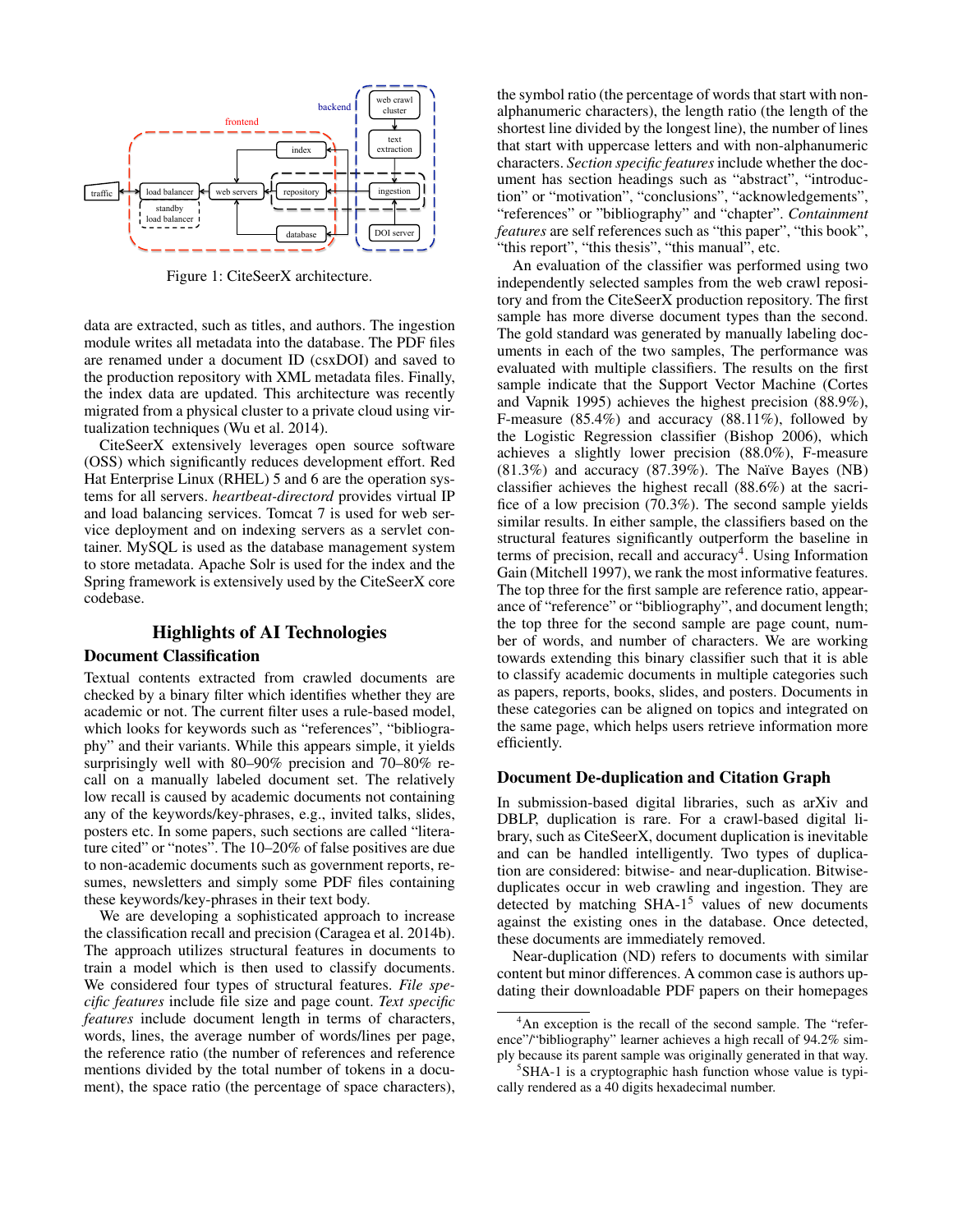with newer versions. In CiteSeerX, ND documents are not deleted but *merged* into a *document cluster*<sup>6</sup> . In most cases, the papers do not contain publication information, i.e., journal name, year, and page numbers, so we have to rely on title and author information, which are seen in almost all papers. Intuitively, ND documents can be detected if two papers have the same title and author names. However, matching title/author strings directly is inefficient because it is very sensitive to the parsing results, which are often noisy.

In CiteSeerX, the ND is detected using a key mapping algorithm. A set of keys are generated for a new document when it is ingested. These document keys are built by concatenating *normalized* author last names and *normalized* titles. For example, for a paper with the title *Focused Crawling Optimization* by *Jian Wu*, two keys are generated: wu focuscrawloptimize, and wu crawloptimize. The first key is matched against all keys in the keymap table. If it is not found, a new cluster is created with the above two keys, and the metadata of this paper is used as the metadata of the new cluster. If it matches an existing key in the table, this paper is merged into the cluster that owns that key. In either case, the two keys above are written into the keymap table as cluster keys. If a paper contains multiple authors, additional keys are generated using the second author's last name. Note that an *offset title* is used in key generation, i.e., crawloptimize, in which the first word is removed. These keys are used when an error in text or header extraction causes the first word in a title to be missed. When a citation is parsed from a paper, it is merged into a cluster in a similar way as a document. Thus, a cluster may contain documents, citations, or both.

An alternative to key based clustering would be a full-text approach. In an experiment, we compared the performance of our clustering method to a state of the art full-text based method (Charikar 2002) that has been shown to work well for academic documents (Williams and Giles 2013). We randomly selected 12,928 clusters having two or more full text papers. We found that only 6,766 ( $\sim$  52%) of these clusters passed the full-text based similarity filter. In many of the failed clusters, the papers are similar but have different lengths. On the other hand, the key mapping algorithm relies on title and author strings. It fails when the first few words in titles and authors are changed. Thus, full-text based methods for near duplicate detection of documents with different lengths seem to be required.

Document clusters are modified when a user correction occurs. When a user corrects paper metadata, it is removed from its existing cluster and assigned to a new cluster based on the new metadata. Should the cluster it previously belonged to become empty, then that cluster is deleted. The citation graph is generated when papers are ingested. The nodes are document clusters and each directional edge represents a citation relationship. The concept of document cluster integrates papers and citations, making it more convenient to perform statistical calculations, ranking and network analysis.

#### Metadata Extraction

Document metadata is extracted from textual content after it is extracted from the PDF files. This metadata is then automatically indexed for searching, clustering and other purposes. The metadata include three types: header, body and citation. The header includes 15 fields: titles, authors, affiliation, address, note, email, date, abstract, introduction, phone, keyword, web, degree, publication number and page information. The citation basically contains the same fields as the header, but it has to be located and parsed by a different algorithm due to its different format.

Header Extraction Header extraction is performed using SVMHeaderParse (Han et al. 2003), which is an SVM-based header extractor. Although regular expressions and rulebased systems do not require any training and are in general faster, they are largely depend on the application domain and a set of rules or regular expressions that can only be set by domain experts. SVMs are well known for their generalization performance in handling high dimentional data. In SVMHeaderParse, the traditional binary SVM is extended to a multi-class classifier in the "One class versus all others" approach. We summarize the approach below.

SVMHeaderParse first extracts features from a text file extracted from a PDF document. The extraction is performed using a rule-based, context-dependent word clustering method for word-specific feature generation, with the rules extracted from various domain databases and text orthographic properties of words, e.g., capitalization. The domain databases include the standard Linux dictionary, Bob Baldwin's collection of 8441 first names and 19613 last names, Chinese last names, US state names and Canada province names, USA city names, country names and month names. Additional domain databases are generated from training data. Words and bigrams are then clustered based on their domain database properties. Line-specific features are also extracted including the number of words the line contains (see Table 1).

The line classification algorithm includes two steps: independent line classification and contextual line classification. In the Step 1, 15 classifiers (corresponding to 15 header fields above) are trained on 15 labeled feature vector sets, each of which is generated by collecting all feature vectors labeled as a certain class. The goal is to classify text lines into a single class or multiple classes. In the second step, the classification is improved by taking advantage of the context around a line. Specifically, the class labels of the N lines before and after the current line  $L$  are encoded as binary features and concatenated to the feature vector of line L formed in Step 1. A line classifier for each metatag is then trained based on these labeled feature vectors with additional contextual information. Test lines are then re-classified by the contextual classifiers, which is repeated such that, in each iteration, the feature vector of each line is extended by incorporating the neighborhood label information predicted in the previous iteration, and converges when the percentage of lines with new class labels is lower than a threshold

We extract metadata from the classified lines. The key is to identify information chunk boundaries. Here, we fo-

<sup>&</sup>lt;sup>6</sup>This is different from the clustering concept in data mining.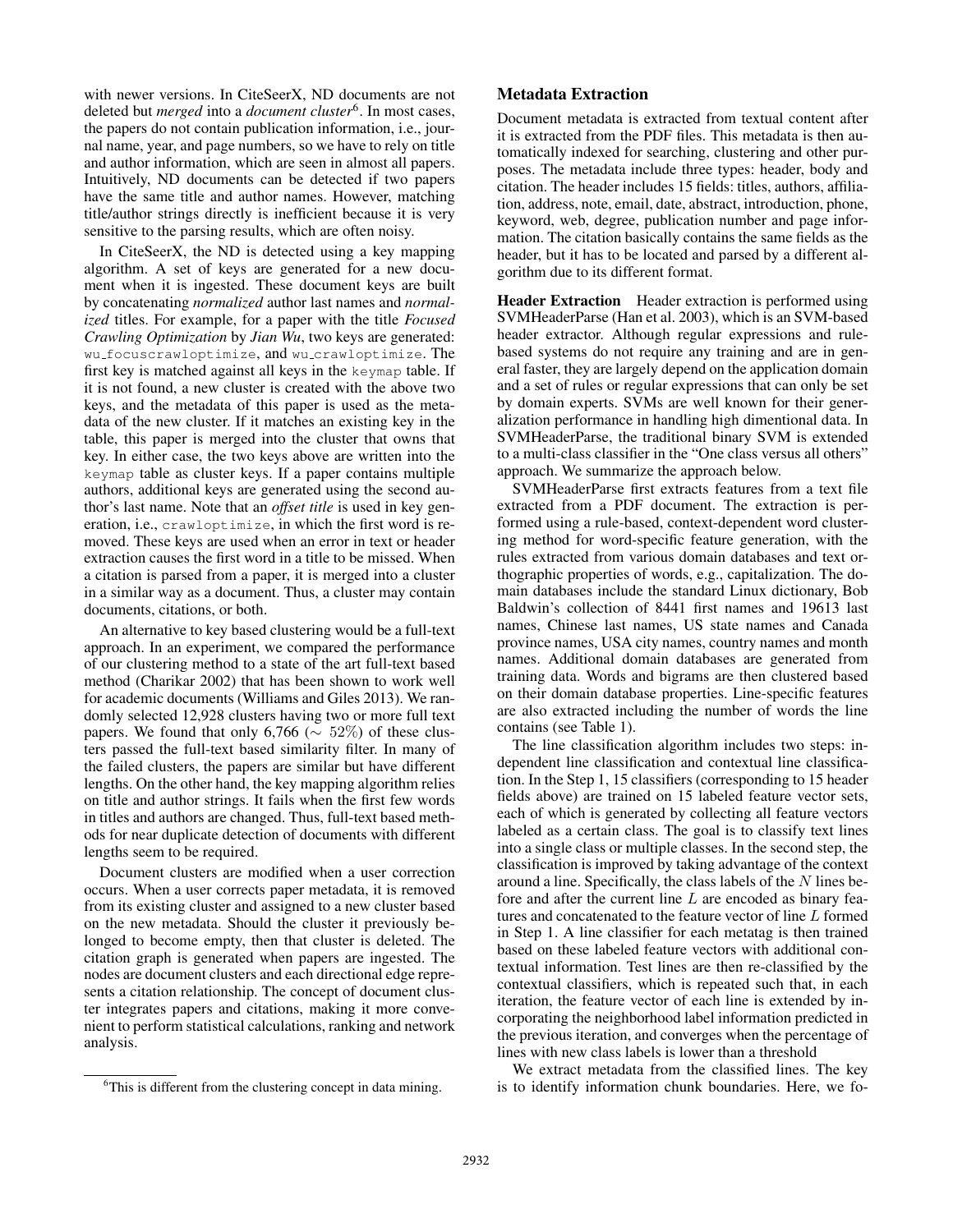Table 1: Word- and line-specific features.

| Word-specific                                                                                                          |                                                                                                                                                                |  |  |  |  |
|------------------------------------------------------------------------------------------------------------------------|----------------------------------------------------------------------------------------------------------------------------------------------------------------|--|--|--|--|
| email, introduction, single cap letter, postal code<br>abstract, keywords, URL, month name, preposition, degree        |                                                                                                                                                                |  |  |  |  |
| Line-specific                                                                                                          |                                                                                                                                                                |  |  |  |  |
| word#, line position, dictionary words%, date words%<br>non-dictionary words%, page number words%                      |                                                                                                                                                                |  |  |  |  |
| Pairs                                                                                                                  |                                                                                                                                                                |  |  |  |  |
| Word-specific                                                                                                          | Line-specific                                                                                                                                                  |  |  |  |  |
| publication number<br>note<br>affiliation<br>address<br>first cap dict. words<br>non dict. words<br>three digit number | publication number $%$<br>note words $%$<br>affiliation words%<br>address words $\%$<br>first cap dict. words%<br>first cap non dict. words $%$<br>numbers $%$ |  |  |  |  |

% are percentages of certain type of words in a line.

cus on author name extraction. While identifying chunks in punctuation-separated multi-author lines is relatively easy, it is challenging to identify chunks in space-separated multiauthor lines. We first generates all potential name sequences based on some pre-defined name patterns; second, each name sequence is then manually labeled; third, an SVM name classifier is trained based on the labeled sample; finally, the test potential name sequences are classified and the one with the highest score is predicted as the correct name sequence.

Evaluations are performed using the dataset (S99) provided by Seymore et al. 1999, which contains 935 labeled headers of computer science papers. The SVM parameters are chosen using ten-fold cross-validation on 500 training headers and 435 test headers. The overall accuracy is 92.9%, which is better than the 90% reported by S99. The SVMbased approach achieves better performances in most of the classes compared to the Hidden Markov Model. Specifically, the accuracies of author, affiliation, address, and publication number classes are improved by 7%, 9%, 15%, and 35%, respectively. Note that the evaluation above was based on a set of high-quality extracted text files. In real situations, the extracted metadata may be noisy if the input text files are poorly extracted from the original PDF files. In addition, the design of the current classifier is optimized for computer science papers. It does not necessarily perform equally well for other subject domains such as medical science. A general classifier or a domain dependent multi-classifier model is desired.

Citation Extraction CiteSeerX uses ParsCit (Councill, Giles, and Kan 2008) for citation extraction, which is an implementation of a reference string parsing package. The core of ParsCit is a conditional random field  $(CRF^7; Lat$ ferty et al. 2001) model used to label the token sequences in

the reference strings. This core was wrapped by a heuristic model with added functionality to identify reference strings from plain text files and to retrieve the citation contexts. We summarize the learning model of ParsCit below.

In the reference section of a paper, each reference string  $R$  can be viewed as a set of fields (e.g., author, title, year) with punctuations or spaces as delimiters. We break down R into a sequence of tokens  $r_1, \dots, r_n$ , each of which is assigned a label from a set of classes  $c_1, \dots, c_m$ . To classify a token  $r_i$ , we can make use of any information derived from R including previous classification results for  $r_1, \dots, r_{i-1}$ . Example training features are listed in Table 2.

#### Table 2: Examples of features in ParsCit training.

| <b>Token identity:</b> lowercased, lowercased without punctuation                                                                            |  |  |  |  |
|----------------------------------------------------------------------------------------------------------------------------------------------|--|--|--|--|
| N-gram prefix/suffix: first 1–4 characters, last 1–4 characters<br>last character (upper/lower/numeric)                                      |  |  |  |  |
| <b>Orthographic case:</b> InitialCaps, MixedCaps, ALLCAPS                                                                                    |  |  |  |  |
| <b>Punctuation:</b> leadingOuotes, endingOuotes,<br>multipleHyphens, continuingPunctuation,<br>stopPunctuation, pairedBraces, possibleVolume |  |  |  |  |
| <b>Number:</b> year, possiblePageRange, possibleVolume,<br><i>ordinal, hasDigit, noDigits etc.</i>                                           |  |  |  |  |
| <b>Dictionary:</b> publisher, surnames, female/male names, months                                                                            |  |  |  |  |
| Token Location: Token position within the reference string                                                                                   |  |  |  |  |
| <b>Possible editor:</b> Whether a token such as "eds." is present                                                                            |  |  |  |  |
|                                                                                                                                              |  |  |  |  |

ParsCit attempts to find the reference section before parsing the reference string. For generality, ParsCit is designed to be independent of specific formatting and finds reference strings using a set of heuristics given a plain UTF-8 text file. It first searches for sections labeled "references", "bibliography" or common variations of these keyphrases. If a label is found too early in the document, subsequent matches are sought. The final match is considered the starting point of the reference section. The ending point is found by searching for subsequent section labels such as appendices, acknowledgments or the document end.

The next phase is to segment individual reference strings. This is done by constructing a number of regular expressions matching common marker styles, e.g.,, "[1]" or "1", then counting the number of matches to each expression in the reference string text. The regular expression with the greatest number of matches is indicated. If no reference string markers are found, several heuristics are used to decide where individual reference starts and ends based on the length of previous lines, strings that appear to be author name lists, and ending punctuation. The CRF model above is applied to the list of individual reference strings. After the CRF modeling, each tagged field is normalized into a standard representation. This makes the structure of metadata more uniform and easy for future analysis.

ParsCit also extracts citation context based on the reference marker discovered above by scanning the body text and locating citations matching a particular reference string. Ci-

<sup>7</sup> https://code.google.com/p/crfpp/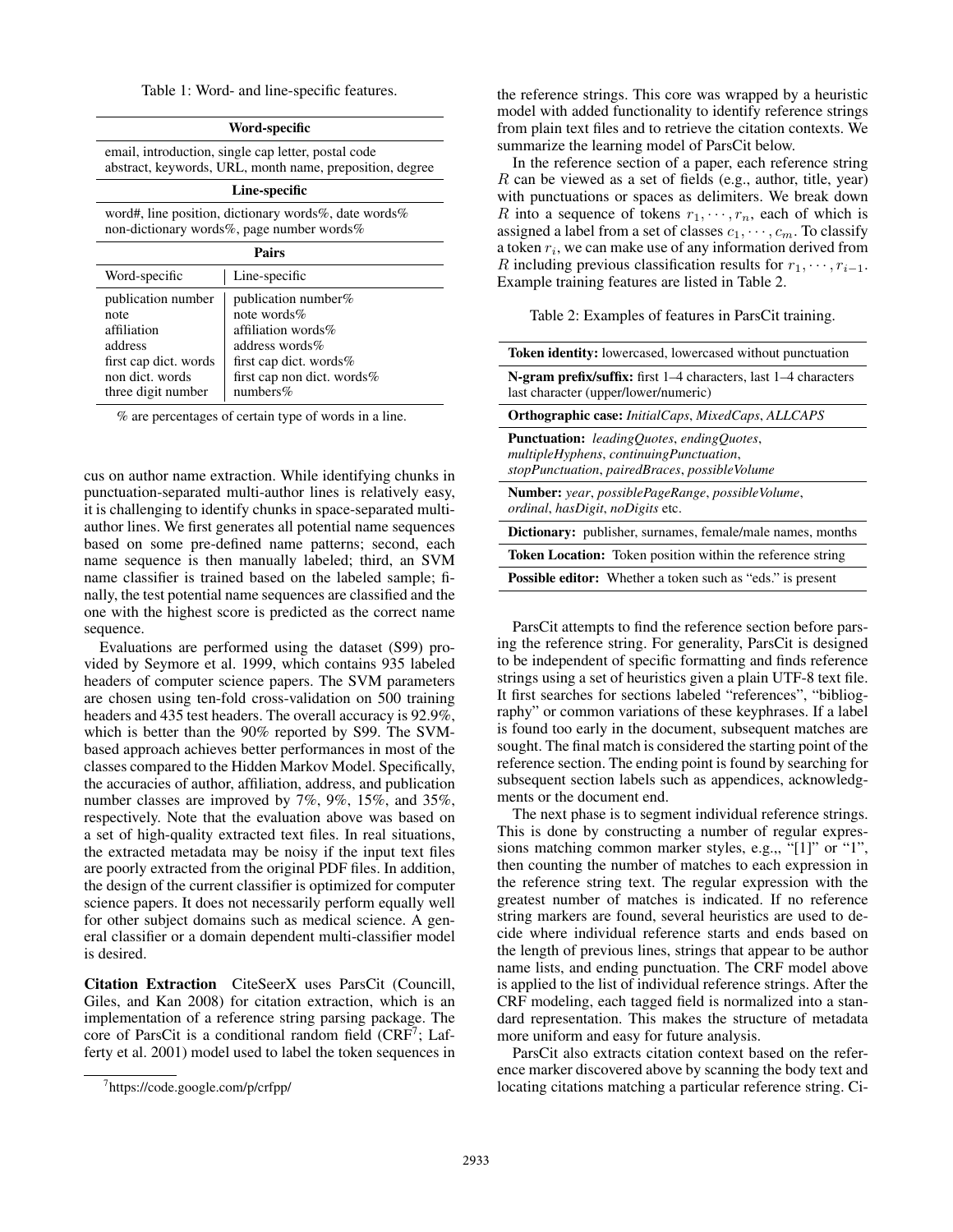tation context allows a user to quickly and easily see what other researchers say about an article of interest. For marked citation lists, the expression can be a square bracket or other parenthetical expressions. For unmarked citation lists (such as APA style), the expression is constructed using the author last names.

The evaluations were performed on three datasets: Cora (S99), CiteSeerX, and FLUX-CiM (Cortez et al. 2007). The results show that the core module of ParsCit that performs reference string segmentation performs satisfactorily and is comparable to the original CRF based system in Peng & Mc-Callum (2004). ParsCit outperforms FLUX-CiM, which is an unsupervised reference string parsing system, on the key common fields of "author" and "title". However, it makes some errors in not segmenting "volume", "number" and "pages", as ParsCit currently does not further tokenize beyond white spaces (e.g., "11(4):11-22" versus "11 (4) 11 - 22"). It is desirable to incorporate some preprocessing heuristics to ParsCit to correct for such errors.

#### Author Disambiguation

In addition to document search, another important functionality of CiteSeerX is author search, which enables users to find an author's basic information and previous publications. Author search is also the foundation of several other services we provide, such as collaborator search (Chen et al. 2011) and expert search (Chen et al. 2013).

To search for an author, a typical query string is the author's name. However, processing a name-based query is complex. First, different authors may share the same name. It is not straightforward to decide if "John Smith" of one paper is the same as the one in another paper. Second, one author may have several name variations. For instance, Dr. W. Bruce Croft could be recorded as "W. B. Croft" or "Bruce Croft". The ambiguity of names is a common issue for most digital libraries.

To disambiguate authors, one could define a distance function between two authors and identify the similarity between a pair of authors based on this distance function. However, a digital library usually contains millions of papers and tens of millions of un-disambiguated authors. Comparing every pair of authors requires  $O(n^2)$  time complexity, which is intractable for a large  $n$ . To reduce the number of comparisons, CiteSeerX groups names into small blocks and claims that an author can only have different name variations within the same block. Thus, we only need to check every pair of names within the same block. CiteSeerX groups two names into one block if the last names are the same and the first initials are the same.

In many cases, name information alone is insufficient for author disambiguation. Other information related to authors is used including, but not limited to, their affiliations, emails, collaborators (coauthors), and contextual information, such as the key phrases and topics of their published papers. Cite-SeerX relies on this additional information for author disambiguation. For example, if we found "John Smith" of paper 1 and "J. Smith" of paper 2 belong to different affiliations then the two Smiths are less likely to be the same person. On the other hand, if both papers discuss similar topics and have a similar set of authors, the two names are very likely to refer to the same person. Specifically, CiteSeerX selects 12 features for two target authors  $(a \text{ and } b)$  of two different papers ( $p$  and  $q$ ), including the similarity between  $a$  and  $b$ 's first names, the similarity between their middle names, the relationship between the authoring order of  $\alpha$  in  $p$  and the order of  $b$  in  $q$ , the similarity between the emails of the first author in  $p$  and the first author in  $q$ , the similarity between the terms in the affiliations of the first author in  $p$  and the first author in  $q$ , the similarity between the names of the authors of  $p$  and the authors of  $q$ , the similarity between the title of  $p$  and the title of  $q$ , and few other features.

While we can classify authors by applying a supervised learning approach on the above features, such a classification may output results that violate transitivity principle. For example, even if authors a and b are classified as one person, and  $b$  and  $c$  are also classified as one person, authors a and c may be classified as two different persons. By applying DBSCAN, a clustering algorithm based on the density reachability of data points, CiteSeerX resolves most of these inconsistent cases (Huang, Ertekin, and Giles 2006). The remaining small portion of ambiguous cases are those located at the boundaries of clusters. These authors are difficult to disambiguate even manually due to insufficient or incorrectly parsed author information.

We have compared the accuracy of the author disambiguation problem using several supervised learning approaches, including Random Forest, Support Vector Machine, Logistic Regression, Naïve Bayesian, and decision trees. We found that the accuracy achieved by the Random Forest significantly outperforms the other learning methods, based on the analysis of variance (ANOVA) (Treeratpituk and Giles 2009). In addition, the Random Forest model can be trained within a reasonable period. Thus, CiteSeerX applies Random Forest on the 12 features for author disambiguation.

#### Development and Deployment

Although CiteSeerX utilizes many open source software packages, many of the core components are not directly available from open source repositories and require extensive programming and testing. The current CiteSeerX codebase inherited little from its predecessor's (CiteSeer) codebase due to stability and consistency considerations. The core part of the main web apps were written by Dr. Isaac Councill and Juan Pablo Fernández Ramírez and many components were developed by other graduate students, postdocs and software engineers, some which took at least 3-4 years.

#### Usage and Payoff

CiteSeer started running in 1998 and its successor CiteSeerX has been running since 2008. Since then, the document collection has steadily increased (see Table 3). The goal of Cite-SeerX is to improve the dissemination of and access to academic and scientific literature. Currently, CiteSeerX has registered users from around the world and is hit more than 2 million times a day according to web server logs. The download rate is on average 10 PDF files per second (Teregowda,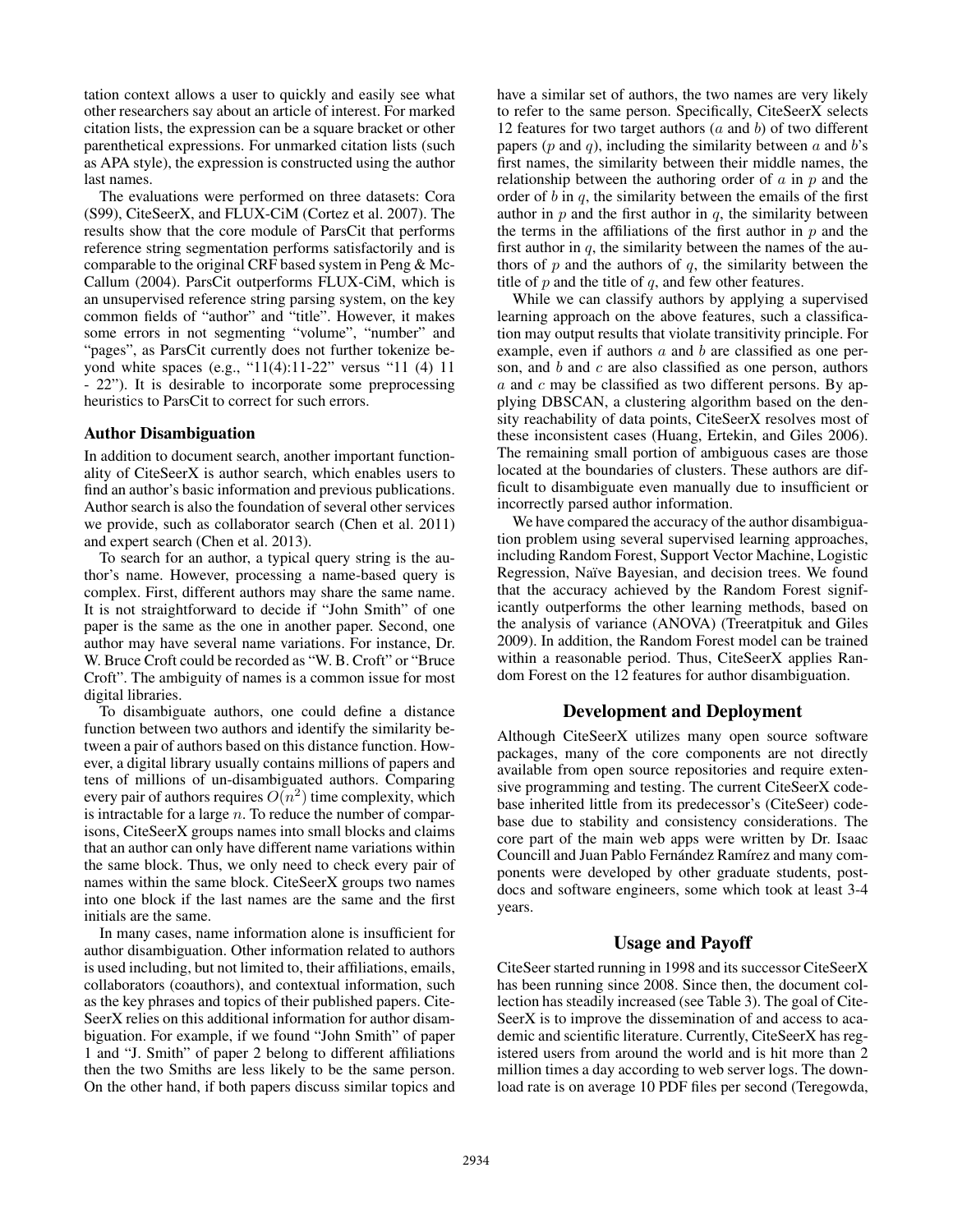Urgaonkar, and Giles 2010). Besides the web search, Cite-SeerX also provides an OAI Protocol for metadata harvesting in order to facilitate content dissemination. By programmatically accessing the CiteSeerX OAI harvest URL, it is possible to download the metadata for all papers that exist in CiteSeerX with an average of about 5,000 requests per month. Researchers are interested in more than just Cite-SeerX metadata. For example, CiteSeerX usually receives a dozen or so data requests per month via the contact form on the CiteSeerX website (Williams et al. 2014b). Those requests include graduate students seeking project data sets and researchers that are looking for large datasets for experiments. For these requests, dumps of our database are available on Amazon S3. This alleviates our cost distributing the data since users pay for downloads.

The CiteSeerX (and CiteSeer) data have been used in much novel research work. For example, the CiteSeer data was used to predict the ranking of computer scientists (Feitelson and Yovel 2004). In terms of algorithm design, Councill et al. used CiteSeerX data along with another two datasets to test the performance of the ParsCit software. Madadhain et al. (2005) used CiteSeerX as a motivating example for *JUNG*, which is a language to manipulate, analyze, and visualize data that can be represented as a graph or network. Pham et al. (2011) studied the knowledge network created at the journal/conference level using citation linkage to identify the development of sub-disciplines based on the combination of DBLP and CiteSeerX datasets. Recently, Caragea et al. (2014) generated a large cleaned dataset by matching and merging CiteSeerX and DBLP metadata. This dataset contains cleaned metadata of papers in both Cite-SeerX and DBLP including citation context, which is useful for studying ranking and recommendation systems (Chen et al. 2011). Other data sets have also been created (Bhatia et al. 2012).

Previously, the majority of CiteSeerX indexed documents were from computer and information sciences. Recently, a large number of papers have been crawled and ingested from mathematics, physics and medical science. We are increasing our document collection by actively crawling the web using new policies and seeds in order to include new domains. We expect this to encourage users from multiple disciplines to search and download academic papers from CiteSeerX and to be useful for studying cross discipline citation and social networks.

In addition to increasing the collection volume, CiteSeerX also strives to increase the quality of metadata. For example, we are using multiple data cleaning techniques to sanitize and correct wrong metadata. In addition, we are developing new algorithms to improve the quality of text and metadata extraction. Users will soon see cleaner and accurate descriptions and more reliable statistics.

Besides data services, CiteSeerX has also made the digital library search engine framework, *SeerSuite* (Teregowda et al. 2010), available. This framework allows research institutions or individuals to build personalized digital library search engines using their own collection of PDF documents. Most of time, the CiteSeerX group can provide free technical support. As far as we know, at least five other SeerSuite instances are running across the world.

Table 3: Six year document collection growth.

| Year                                                                   |      |      | 2008 2009 2010 2011 2012 |      |      | - 2013                |
|------------------------------------------------------------------------|------|------|--------------------------|------|------|-----------------------|
| Crawled 1.89 2.90 5.62 6.15 7.93<br>Ingested $0.61$ 1.38 1.66<br>Index | 0.48 | 0.83 | 1.02 1.22 1.54           | 1.93 | 2.35 | 13.02<br>3.80<br>2.89 |

Numbers are in millions and are counted as *all* documents by the end of each calendar year. Only cluster metadata are indexed, so the number reflect the unique documents after nearduplication filtering.

## Main Design Concepts

While the development environment is mostly Linux, components are developed with portability in mind with Java as the main development language. The web application makes use of a model view controller (MVC) architecture implemented within the Spring framework, which allows development to concentrate on application design rather than designing access method connecting applications. The application presentation uses a mix of Java server pages and JavaScript to generate the user interface. The design of the user interface allows the appearance to be modified by switching Cascading Style Sheets. The use of JavaServer Page Standard Tag Library (JSTL) supports template based construction. The web pages allow further interaction through the use of the JavaScript framework.

The web application is composed of servlets corresponding to user queries. These servlets interact with the index and database for keyword search and for the database and index to generate document summaries and the repository to serve cached files. Servlets use Data Access Objects (DAO) to interact with databases and the repository. The Web application is deployed through a web application archive file (.war).

The database design partitions the entire data across three main databases, which contain document metadata and are focused on transactions and version tracking. The second database stores the citation graphs. The third database stores user information, queries, and document portfolios. The databases are deployed using MySQL and are driven by InnoDB for its ACID compliant and hence fully transactional features with *rollback* and *commit*.

Metadata extraction methods are built using Perl. The main module needs to connect multiple components such as copying data from the crawler, text extraction, document classification, header and citation extraction. It works in a batch mode that usually runs on a separate machine to achieve optimal performance. The ingestion system is written in Java. It contains methods to interact with the extraction server, the database, the Solr index and the repository servers. The crawl document importer middleware is written in Python and uses the Django framework. The name disambiguation module is written in Ruby and uses the *Ruby on Rails* framework.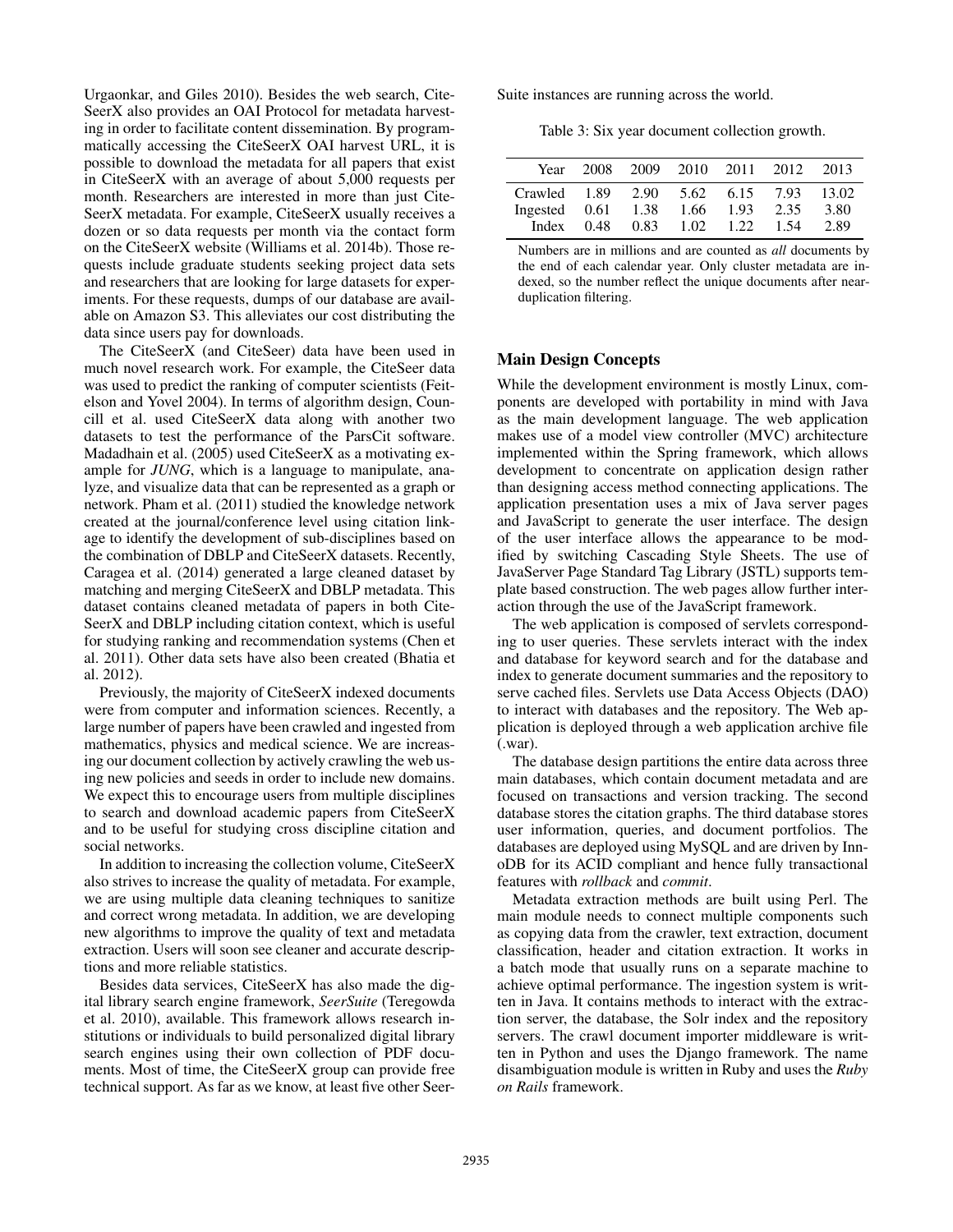The current CiteSeerX codebase has been designed to be modular and portable. Adding new functionality, such as other databases or repository types is as easy as implementing various DAO classes. Adding other functionality to the front end is easy as well. One example is implementing Solr auto-complete, which is very simple as CiteSeerX uses JSP for its front end functionality. In addition, the use of Java beans enables CiteSeerX to dynamically load objects in memory. One can specify which implementation of the class to use allowing for more flexibility at runtime.

#### Development Cost

CiteSeerX is not just a digital library that just allows users to search and download documents from a large database and repository. It encapsulates and integrates AI technologies designed to optimize and enhance document acquisition, extraction, and searching processes. We argue that the implementation of these AI technologies makes CiteSeerX unique and more valuable. This makes it difficult to estimate the cost of rebuilding CiteSeerX. An estimation using the SLOCcount software suggests that the total cost to rewrite just the core web app Java code from scratch might be as high as \$1.5 million. By default, SLOCcount uses the basic COCOMO model, which makes the estimate from the number of lines of code assuming a water-fall software development model. Table 4 lists the estimation of effort, time and cost in the default configuration.

Table 4: Development effort and cost estimation using the SLOCcount package.

| Description                                   | Estimation  |
|-----------------------------------------------|-------------|
| Total physical source lines of code           | 44,756      |
| Development effort (Person-Years)             | 10.82       |
| Schedule estimate (Years)                     | 1.32        |
| Estimated average number of developers        | 8.18        |
| Total estimated development cost <sup>1</sup> | \$1,462,297 |
|                                               |             |

Estimates are from the basic COCOMO model in which software development effort and cost are based on program size. <sup>1</sup> Assumes an average salary of \$56,286/year, 2.40 overhead.

While building a prototype for a CiteSeer-like system can be accomplished with some effort, doing so is simple compared to building a running system. Looking at these challenges in the context of AI, one would face numerous obstacles. To begin with, all the machine learning algorithms need to be scalable to support processing tens to hundreds of thousands of documents per day. For example, the document classifier should not be slower than the crawling rate. Similarly, the information extraction part must not be a bottleneck in the ingestion pipeline. However, having fast machine learning algorithms should not compromise accuracy. This also extends to citation matching and clustering, which compares millions of candidate citations. Therefore, obtaining the best balance between accuracy and scalability is a major challenge that is addressed by relying on heuristic based models for certain problems, while relying on algorithms that need to optimize intractable solutions for others.

Recently, CiteSeerX was migrated from a cluster comprised of 18 physical machines into a private cloud (Wu et al. 2014). Six months were required to finally complete this migration. Our cost analysis indicates that, for now, moving to a private cloud is more cost-effective compared to a public cloud solution such as Amazon EC2. The major challenges include lack of documentation, resource allocation, system compatibility, a complete and seamless migration plan, redundancy/data backup, configuration, security and backward availability. Most of the AI technologies that we used are compatible with the new environments. This migration is a milestone for CiteSeerX because the cloud (virtual) environment will benefit the entire system in terms of scalability, stability, and maintainability.

#### Maintenance

CiteSeerX was developed by graduate students, postdocs and software engineers in a higher education setting. With limited funding and human resources, it is challenging to maintain such a system and add new features. CiteSeerX is currently maintained by one postdoc, two graduate students, an IT technician and one undergraduate student. However, this changes as students leave. Only the postdoc is full time. The maintenance work includes, but is not limited to, periodically checking system health, testing and implementing new features, fixing bugs and upgrading software, and adding new documents.

CiteSeerX data is updated regularly. The crawling rate varies from 50,000 to 100,000 PDF documents per day. Of the crawled documents, about 40% are eventually identified as being academic and ingested into the database. Assuming a document takes 2MB of disk space, the total data growth rate is about 20GB per day. By analyzing the access logs, we found that about 10 PDF papers are downloaded per second on average. Assuming an average size of a PDF paper is 1MB, this is an outbound traffic of 25TB per month. Currently, this is one of the major costs for implementing Cite-SeerX on a service such as Amazon EC2.

## Conclusion

We described CiteSeerX, which is an open access digital library search engine, focusing on the AI technologies used in multiple components of the system. CiteSeerX eliminates bitwise duplications using hash functions; it uses a key matching algorithm to merge documents and citations. The metadata is automatically extracted using an SVM-based header extractor, and the citations are parsed by ParsCit, which is built on top of a CRF model. Author names are disambiguated to facilitate the author search. CiteSeerX also has modules to extract tables and index them for search. These AI technologies make CiteSeerX unique and add value to its services. CiteSeerX has a large worldwide user base, with a mean downloading rate of 10 documents per second. Its data is updated daily and is utilized in much novel research. CiteSeerX takes advantages of existing open source software. It contains more than 40,000 lines of code just in its Java codebase. It could take up to 10 person-years to rebuild this codebase from scratch. Despite limited fund